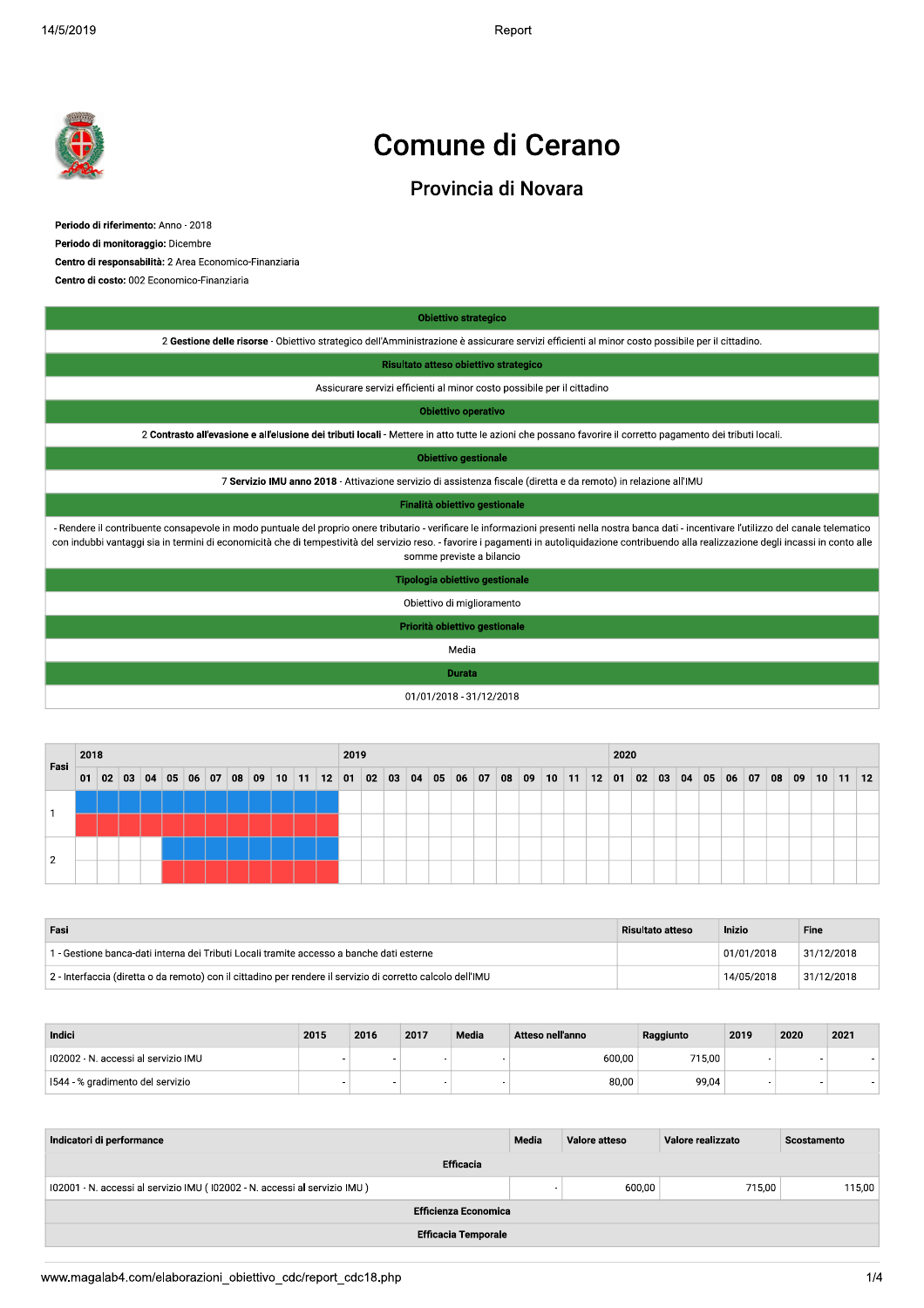$\bar{\gamma}$ 

80,00

99,04

19,04

Qualità

IN1141 - Gradimento del servizio (1544 - % gradimento del servizio)

|                                          |                |                                                       |       |                                             | <b>COSTI DEL PERSONALE</b>                       |                                      |                                                  |                                               |                                                  |                                              |                           |
|------------------------------------------|----------------|-------------------------------------------------------|-------|---------------------------------------------|--------------------------------------------------|--------------------------------------|--------------------------------------------------|-----------------------------------------------|--------------------------------------------------|----------------------------------------------|---------------------------|
| Nome e<br>Cognome                        | Livello        | Profilo                                               | Perc. | <b>Ore</b><br>contratto<br>al<br>31/12/2018 | Percentuale<br>ore<br>contratto al<br>31/12/2018 | Ore<br>contratto<br>al<br>31/12/2018 | Percentuale<br>ore<br>contratto al<br>31/12/2018 | Ore<br>lavorate<br>effettive al<br>31/12/2018 | Percentuale<br>Ore<br>effettive al<br>31/12/2018 | <b>Differenza</b><br>ore<br>al<br>31/12/2018 | Costo<br><b>Aziendale</b> |
| <b>CRISTINA</b><br><b>LOCATELLI</b>      | <b>B6</b>      | COLLABORATORE AMMINISTRATIVO                          | $1\%$ | 1.872,00                                    | 18,72                                            | 1.872,00                             | 18,72                                            | 1.637,57                                      | 16,38                                            | 1.853,28                                     | 332,18                    |
| <b>IVANA</b><br>LOTTI                    | <b>B6</b>      | COLLABORATORE AMMINISTRATIVO                          | 7%    | 1.872,00                                    | 131,04                                           | 1.872,00                             | 131,04                                           | 1.645.49                                      | 115,18                                           | 1.740,96                                     | 2.405,96                  |
| <b>ELENA</b><br>TAGLIABUE                | C <sub>2</sub> | <b>ISTRUTTORE</b><br>AMMINISTRATIVO/CONTABILE/ECONOMO | $1\%$ | 1.872,00                                    | 18,72                                            | 1.872,00                             | 18,72                                            | 1.654,82                                      | 16,55                                            | 1.853,28                                     | 349,13                    |
| <b>MARIA</b><br><b>CHIARA</b><br>VILLANI | C <sub>4</sub> | ISTRUTTORE AMMINISTRATIVO                             | 7%    | 1.872.00                                    | 131.04                                           | 1.872.00                             | 131.04                                           | 1.623.63                                      | 113.65                                           | 1.740,96                                     | 2.679,99                  |
| Totale costo personale                   |                |                                                       |       | 7.488.00                                    | 299,52                                           | 7.488,00                             | 299,52                                           | 6.561,51                                      | 261,76                                           | 7.188,48                                     | 5.767,26                  |

|                    | <b>COSTI INDIRETTI</b> |                   |
|--------------------|------------------------|-------------------|
| <b>Descrizione</b> | <b>Valore Atteso</b>   | Valore Realizzato |
| Costi Indiretti    | 1.802,80               | 766,60            |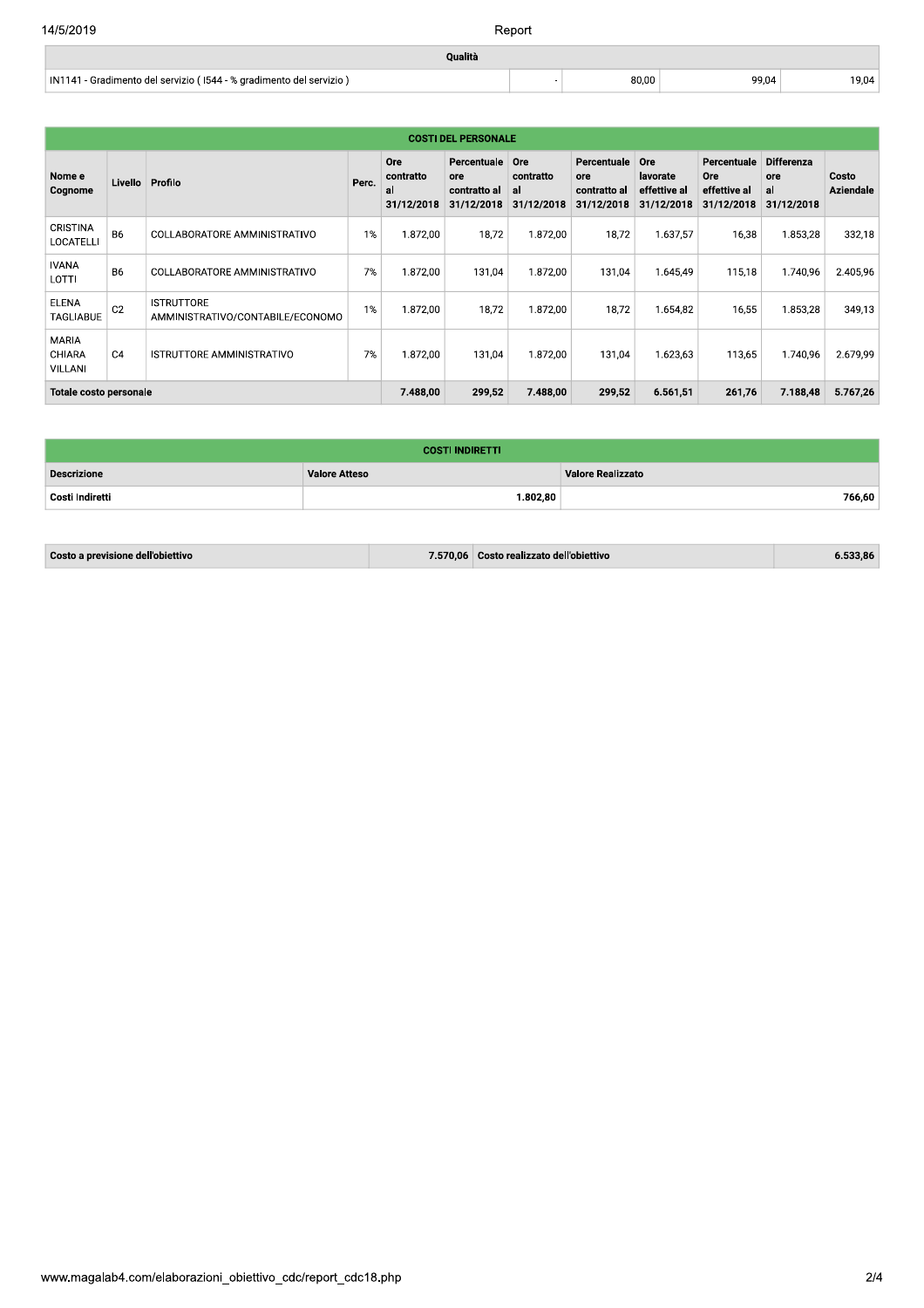14/5/2019

Report

| <b>Obiettivo strategico</b>                                                                                                                                                                                                                                                                                                                               |
|-----------------------------------------------------------------------------------------------------------------------------------------------------------------------------------------------------------------------------------------------------------------------------------------------------------------------------------------------------------|
| 2 Gestione delle risorse - Obiettivo strategico dell'Amministrazione è assicurare servizi efficienti al minor costo possibile per il cittadino.                                                                                                                                                                                                           |
| Risultato atteso obiettivo strategico                                                                                                                                                                                                                                                                                                                     |
| Assicurare servizi efficienti al minor costo possibile per il cittadino                                                                                                                                                                                                                                                                                   |
| <b>Obiettivo operativo</b>                                                                                                                                                                                                                                                                                                                                |
| 2 Contrasto all'evasione e all'elusione dei tributi locali - Mettere in atto tutte le azioni che possano favorire il corretto pagamento dei tributi locali.                                                                                                                                                                                               |
| <b>Obiettivo gestionale</b>                                                                                                                                                                                                                                                                                                                               |
| 8 Ricevi la TARI 2018 sulla tua mail - Servizio di recapito dell'avviso di pagamento TARI sulla casella email del contribuente                                                                                                                                                                                                                            |
| Finalità obiettivo gestionale                                                                                                                                                                                                                                                                                                                             |
| Eliminazione della fase di stampa, imbustamento e postalizzazione dell'avviso di pagamento - Tempestività e certezza di raggiugere il contribuente che ha fornito il proprio indirizzo mail<br>- Instaurazione di un canale diretto di dialogo con il contribuente che dopo aver ricevuto l'avviso di pagamento, abbia necessità di ulteriori spiegazioni |
| Tipologia obiettivo gestionale                                                                                                                                                                                                                                                                                                                            |
| Obiettivo di miglioramento                                                                                                                                                                                                                                                                                                                                |
| Priorità obiettivo gestionale                                                                                                                                                                                                                                                                                                                             |
| Media                                                                                                                                                                                                                                                                                                                                                     |
| Durata                                                                                                                                                                                                                                                                                                                                                    |
| 01/05/2018 - 31/07/2018                                                                                                                                                                                                                                                                                                                                   |

| Fasi | 2018 |    |    |    |    |    |    |    |    |                 |    |    | 2019 |    |    |    |    |    |    |    |    |    |    |    | 2020 |    |    |    |    |    |    |    |              |    |    |    |
|------|------|----|----|----|----|----|----|----|----|-----------------|----|----|------|----|----|----|----|----|----|----|----|----|----|----|------|----|----|----|----|----|----|----|--------------|----|----|----|
|      | 01   | 02 | 03 | 04 | 05 | 06 | 07 | 08 | 09 | 10 <sup>1</sup> | 11 | 12 | 01   | 02 | 03 | 04 | 05 | 06 | 07 | 08 | 09 | 10 | 11 | 12 | 01   | 02 | 03 | 04 | 05 | 06 | 07 | 08 | $ 09\rangle$ | 10 | 11 | 12 |
|      |      |    |    |    |    |    |    |    |    |                 |    |    |      |    |    |    |    |    |    |    |    |    |    |    |      |    |    |    |    |    |    |    |              |    |    |    |
|      |      |    |    |    |    |    |    |    |    |                 |    |    |      |    |    |    |    |    |    |    |    |    |    |    |      |    |    |    |    |    |    |    |              |    |    |    |

| Fasi                                               | <b>Risultato atteso</b> | Inizio   | Fine       |
|----------------------------------------------------|-------------------------|----------|------------|
| - Raccolta dati ed aggiornamento data base tributi |                         | /05/2018 | 31/07/2018 |

| Indici                             | 2015 | 2016 | 2017 | Media | Atteso nell'anno | Raggiunto | 2019 | 2020 | 2021 |
|------------------------------------|------|------|------|-------|------------------|-----------|------|------|------|
| 102003<br>accessi al servizio TARI |      |      |      |       | 120,00           | 133,00    |      |      |      |

| Indicatori di performance                                                     | Media | Valore atteso | Valore realizzato | Scostamento |  |  |  |  |  |
|-------------------------------------------------------------------------------|-------|---------------|-------------------|-------------|--|--|--|--|--|
| Efficacia                                                                     |       |               |                   |             |  |  |  |  |  |
| IN002001 - N. accessi al servizio TARI (102003 - N. accessi al servizio TARI) |       | 120,00        | 133,00            | 13,00       |  |  |  |  |  |
| <b>Efficienza Economica</b>                                                   |       |               |                   |             |  |  |  |  |  |
| <b>Efficacia Temporale</b>                                                    |       |               |                   |             |  |  |  |  |  |
| Qualità                                                                       |       |               |                   |             |  |  |  |  |  |

| <b>COSTI DEL PERSONALE</b>     |                |                                     |          |                                      |                                               |                                             |                                                  |                                            |                                                         |                                              |                           |
|--------------------------------|----------------|-------------------------------------|----------|--------------------------------------|-----------------------------------------------|---------------------------------------------|--------------------------------------------------|--------------------------------------------|---------------------------------------------------------|----------------------------------------------|---------------------------|
| Nome e<br>Cognome              | Livello        | Profilo                             | Perc.    | Ore<br>contratto<br>al<br>31/12/2018 | Percentuale ore<br>contratto al<br>31/12/2018 | <b>Ore</b><br>contratto<br>al<br>31/12/2018 | Percentuale<br>ore<br>contratto al<br>31/12/2018 | Ore lavorate<br>effettive al<br>31/12/2018 | Percentuale<br><b>Ore</b><br>effettive al<br>31/12/2018 | <b>Differenza</b><br>ore<br>al<br>31/12/2018 | Costo<br><b>Aziendale</b> |
| <b>IVANA LOTTI</b>             | B <sub>6</sub> | COLLABORATORE<br>AMMINISTRATIVO     | 1%       | 1.872.00                             | 18.72                                         | 1.872.00                                    | 18.72                                            | 1.645.49                                   | 16.45                                                   | 1.853,28                                     | 343,71                    |
| <b>MARIA CHIARA</b><br>VILLANI | C <sub>4</sub> | <b>ISTRUTTORE</b><br>AMMINISTRATIVO | $1\%$    | 1.872.00                             | 18,72                                         | 1.872.00                                    | 18.72                                            | 1.623.63                                   | 16,24                                                   | 1.853.28                                     | 382,86                    |
| Totale costo personale         |                |                                     | 3.744,00 | 37,44                                | 3.744.00                                      | 37,44                                       | 3.269.12                                         | 32,69                                      | 3.706.56                                                | 726.57                                       |                           |

| <b>COSTI INDIRETTI</b> |                      |                          |  |  |
|------------------------|----------------------|--------------------------|--|--|
| <b>Descrizione</b>     | <b>Valore Atteso</b> | <b>Valore Realizzato</b> |  |  |
| Costi Indiretti        | 225,35               | 95.82                    |  |  |